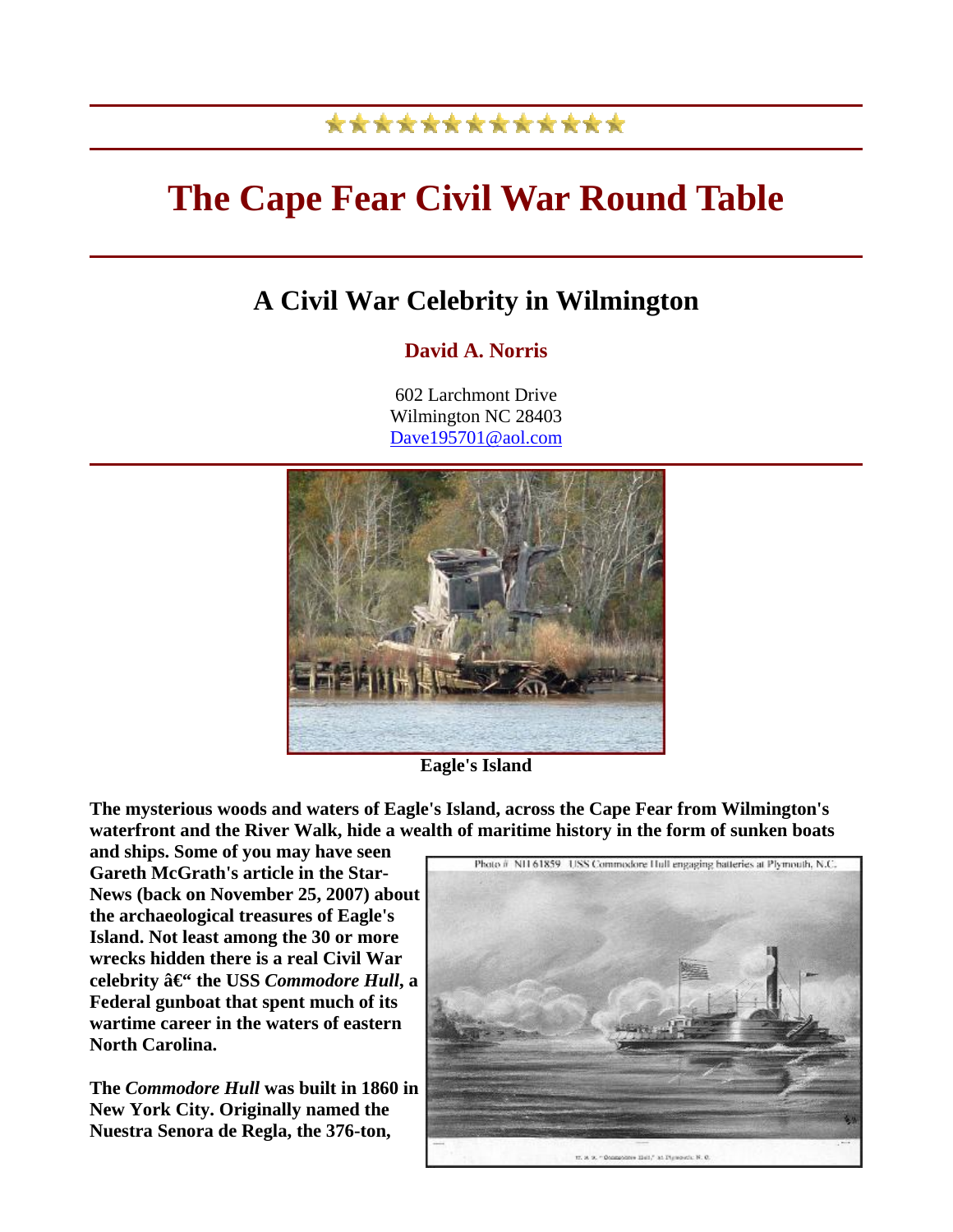**141-foot long steamer was built to be used as a ferryboat at Havana, Cuba. Like just about anything else that floated, the US Navy bought the ferryboat at the beginning of the war. On November 27, 1862, the steamer was commissioned as the** *Commodore Hull***. Carrying a pair of 30-pounder rifles and four 24-pounder smoothbore guns, the gunboat headed south under the command of Acting Master W. G. Saltonstall to join the North Atlantic Blockading squadron.**

**During D. H. Hill's siege of Washington, North Carolina (March 30-April 16, 1863), the**  *Commodore Hull* **was hotly engaged with Confederate shore batteries. While aground in the Pamlico River, the gunboat was hit over ninety times, according to Saltonstall. The Confederate shot failed to do fatal damage to the hull or machinery.**

**On May 5, 1864, the** *Commodore Hull* **was the first to sight the CSS** *Albemarle* **during the Battle** 



**of the Albemarle Sound, and survived trading shots with the Rebel ironclad during that engagement.**

**The** *Commodore Hull* **joined in the fighting as the Union Navy moved to recapture Plymouth, North Carolina after Lt. William B. Cushing destroyed the CSS** *Albemarle* **on the night of October 27-28, 1864.**

**On October 31, the** *Commodore Hull* **led the way upstream from Plymouth. Acting Master G. W. Barrett of the gunboat Whitehead came aboard, and rowed out** 

**ahead in a small boat to check for "torpedoes" (as nautical mines were called then).**

**The Confederates had no torpedoes in the channel, but blocked the way with two shore batteries and infantry. Two 9-inch guns and some field guns opened fire on the Union vessels, concentrating on the** *Commodore Hull***. Steaming ahead at full speed, Acting Master Francis Josselyn ordered his guns to return fire with "shell, grape, and canister". 300 yards away, Rebel infantry in rifle pits peppered the gunboat with musket fire.** 

**The musket fire was deflected by the** *Commodore Hull***'s iron plating. The "tinclad" gunboat was no match for the 9-inch shore guns, though. A large Confederate shell killed one man and wounded another at the starboard bow gun; tore through the berth deck and the wardroom; "cut away the railing of the after hatch and killing 1 man, mortally wounding 2, and 3 slightly, struck the after pivot gun carriage, where it lodged, disabling it for a time". Josselyn added, "This shell fortunately did not explode."**

**Another shell ripped through the boat, but doing little damage other than to the officers' cabins. Yet another shot smashed the bow of the second cutter and the stern of the dinghy.**